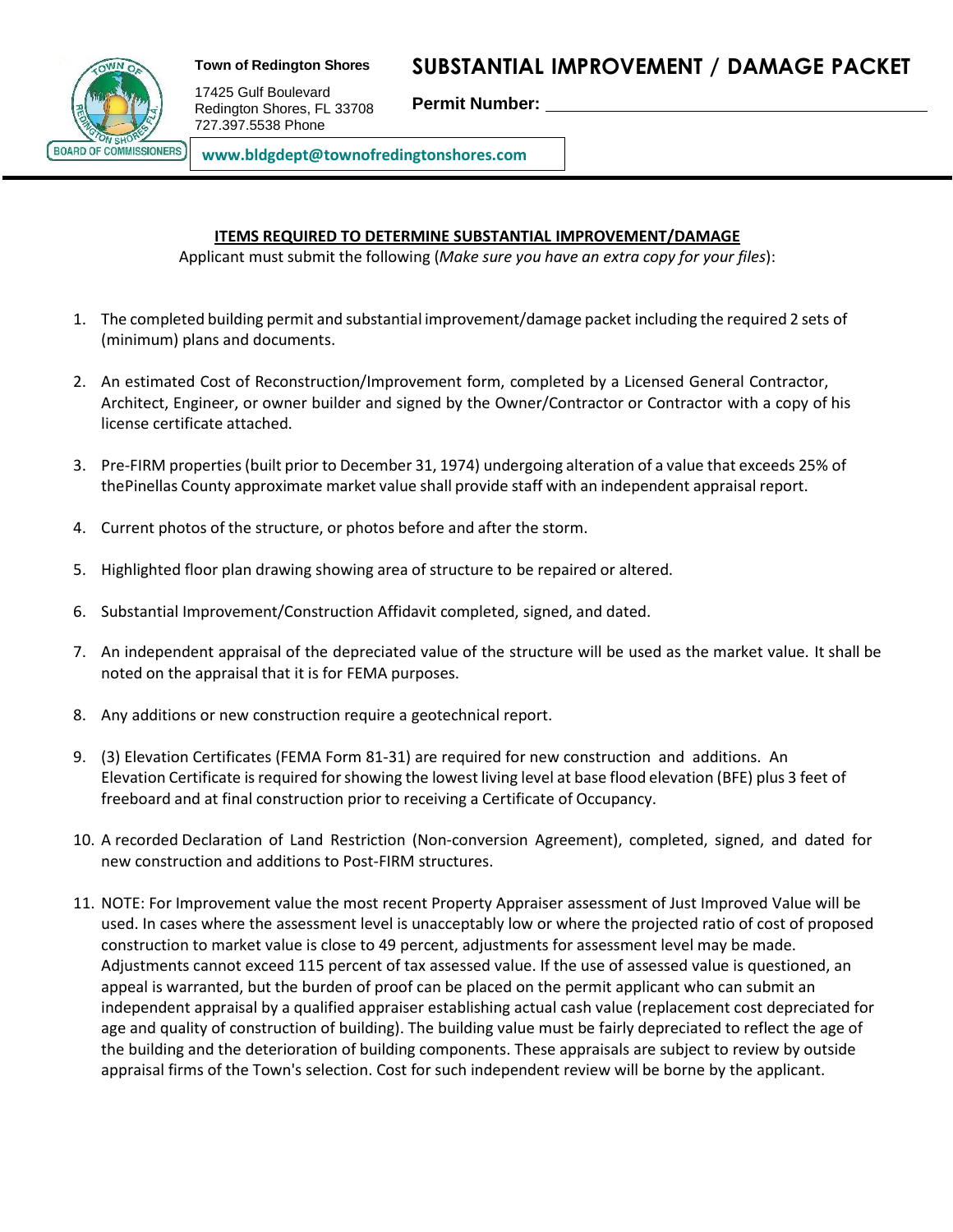## **APPLICATION FOR SUBSTANTIAL IMPROVEMENT/DAMAGE REVIEW**

| Tax Appraiser's Parcel ID#                            | <u> 1980 - Johann Barbara, martxa alemaniar argametar a contra a contra a contra a contra a contra a contra a co</u>     |
|-------------------------------------------------------|--------------------------------------------------------------------------------------------------------------------------|
| Property Address:                                     |                                                                                                                          |
| Owner's Name:                                         |                                                                                                                          |
| Co-Owner's Name:                                      | <u> 1989 - Johann John Stone, markin film fan it ferfing fan it ferfing fan it ferfing fan it ferfing fan it ferfi</u>   |
| <b>Owner's Mailing Address:</b>                       | <u> 1989 - Johann Stoff, deutscher Stoffen und der Stoffen und der Stoffen und der Stoffen und der Stoffen und de</u>    |
| <b>Owner's Phone Number:</b>                          |                                                                                                                          |
| FIRM Panel:                                           |                                                                                                                          |
| Flood Zone:                                           |                                                                                                                          |
| <b>Base Flood Elevation:</b>                          | <u> 1989 - Johann Harry Barn, mars ar brenin beskriuwer yn de ferfinning yn de ferfinning yn de ferfinning yn de</u>     |
| Lowest Floor Elevation (excluding garage):            | <u> 1989 - Johann Barbara, martin amerikan basal dan berasal dan berasal dalam basal dalam basal dalam basal dala</u>    |
|                                                       | (GO TO WWW.MSC.FEMA.GOV FOR FLOOD MAPS AND INFORMATION)                                                                  |
| Initial                                               | I am attaching an independent appraisal report of my<br>property.                                                        |
| Initial                                               | I accept Pinellas County's Approximate Market Value                                                                      |
| Initial                                               | I accept the attached estimated cost of construction as a<br>fair cost of repair or improvement for my structure.        |
| <b>Signature of Owner</b>                             | <b>Signature of Co-Owner</b>                                                                                             |
| <b>STATE OF FLORIDA</b><br>COUNTY OF <u>COUNTY OF</u> |                                                                                                                          |
|                                                       | The foregoing instrument was acknowledged before me by means of ___physical presence or ___online notarization<br>who is |
|                                                       |                                                                                                                          |
|                                                       |                                                                                                                          |

Notary Public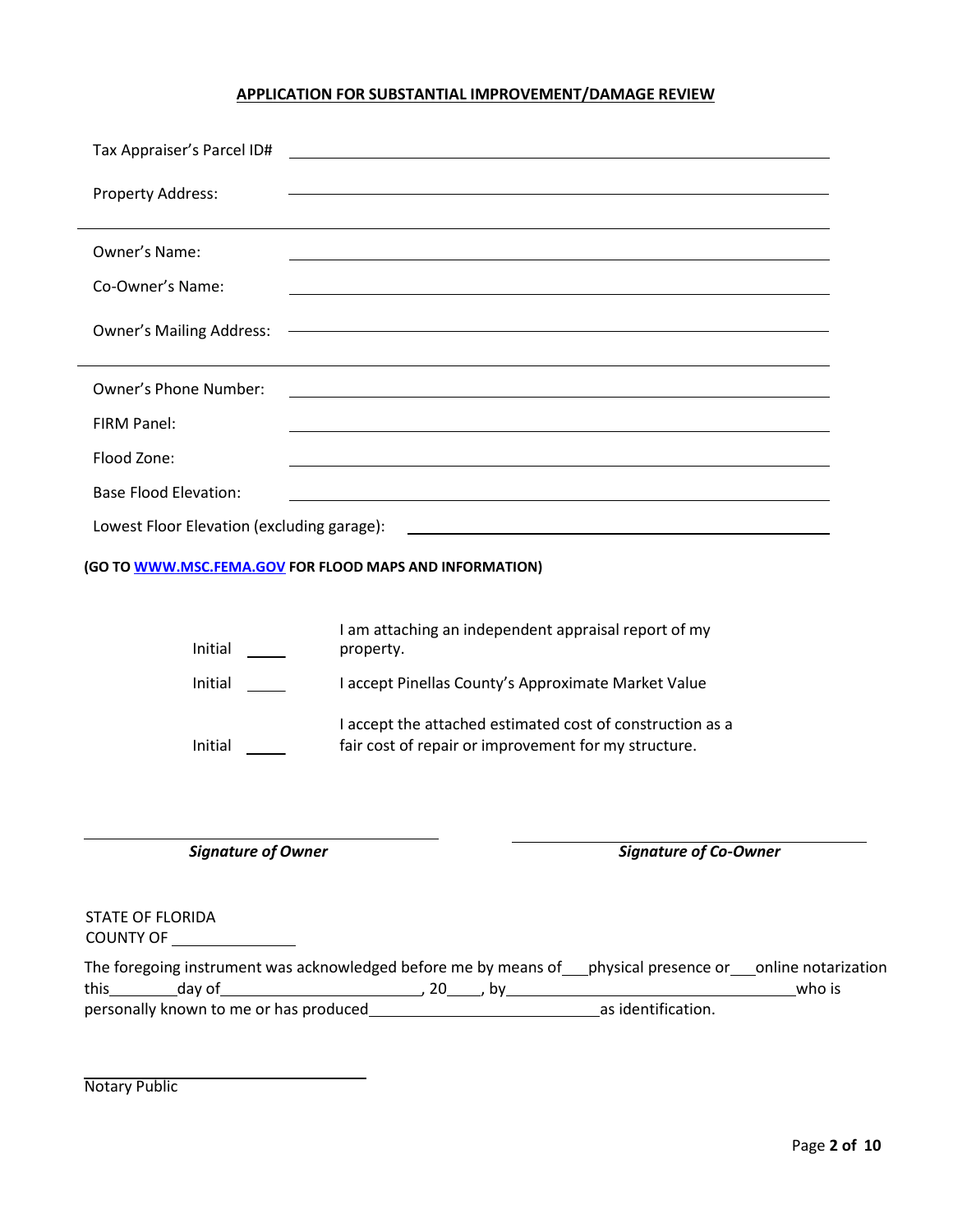## **SUBSTANTIAL IMPROVEMENTS/DAMAGES**

*All structural elements, including*:

- Spread or continuous foundation footings and pilings
- Monolithic or other types of concrete slabs
- Bearing walls, tie beams, and trusses
- Wood or reinforced concrete decking or roofing
- Floors and ceilings
- Attached decks and porches
- Interior partition walls
- Exterior wall finishes (e.g. brick, stucco or siding)
- Windows and doors
- Re-shingling or re-tiling a roof
- Hardware

## *All interior finish elements, including:*

- Tiling, linoleum, stone, or carpet over sub-flooring
- Bathroom tiling and fixtures
- Wall finishes, including drywall, painting, stucco, plaster, paneling, marble or other decorative finishes
- Kitchen, utility and bathroom cabinets
- Built-in book cases, cabinets and furniture
- Hardware

#### *All utility and service equipment*

- HVAC equipment
- Repair or reconstruction of plumbing and electrical services
- Light fixtures and ceiling fans
- Security systems
- Built-in kitchen appliances
- Central vacuum systems
- Water filtration, conditioning or recirculation systems

#### *Also:*

- Labor and other costs associated with demolishing, removing, or altering building components
- Construction supervision and/or management
- Equivalent costs of work done by owner and volunteers
- Overhead and profit

## *Items to be included***:** *Items to be excluded:*

- Plans and specifications
- Survey costs
- Permit fees
- Debris removal (e.g. removal of debris from building or lot, dumpster rental, transport fees to landfill tipping fees) and cleanup (e.g. dirt and mud removal, building dry-out, etc.)
- Items not considered real property, such as throw rugs, furniture, refrigerator, stoves not built-in, etc.
- **Landscaping**
- **Sidewalks**
- **Fences**
- Yard lights
- Swimming pools
- Screened pool enclosures
- **Sheds**
- Gazebos
- Detached structures (including garages)
- Landscape irrigation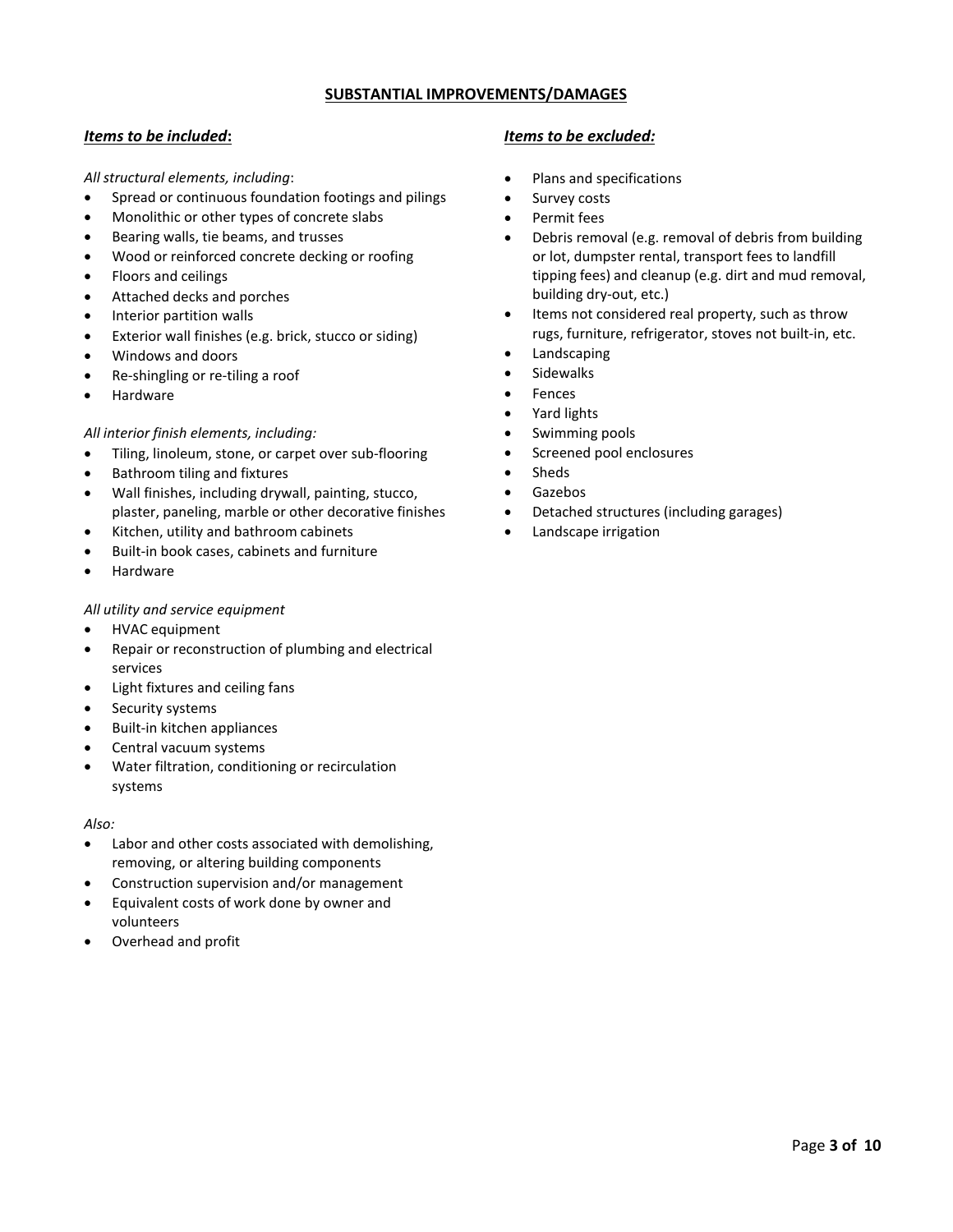## **ESTIMATED COST OF IMPROVEMENTS/RECONSTRUCTION**

Parcel ID#:

Property Address:

This Cost of Estimate of Improvement/Reconstruction must be prepared and signed by a licensed General Contractor, Architect, Engineer or Owner/Builder

# **ITEMS MATERIALS COST LABOR COST TOTAL COST Demolition Foundation, Slab(s) Drywall Bearing Walls, Tie Beams, Trusses Framing, Joists, Beams, Subflooring Interior Non-Bearing Walls Exterior Finishes (Stucco, Siding, Painting, Trim, Brick, etc.) Windows and Exterior Doors Cabinets / Vanities / Countertops Hardware Attached Decks & Porches Floor Covering Bathroom Tile / Kitchen Tile Wall Finish / Painting / Covering Built-In Appliances Built-In Cabinets, Bookcases, Furniture, Mirrors, Closet Shelving Interior Doors Baseboards / Crown Molding / Trim Boards Hardware (Strapping, bolts, screws, etc) Insulation**

## **BUILDING (Materials and Labor Cost are required)**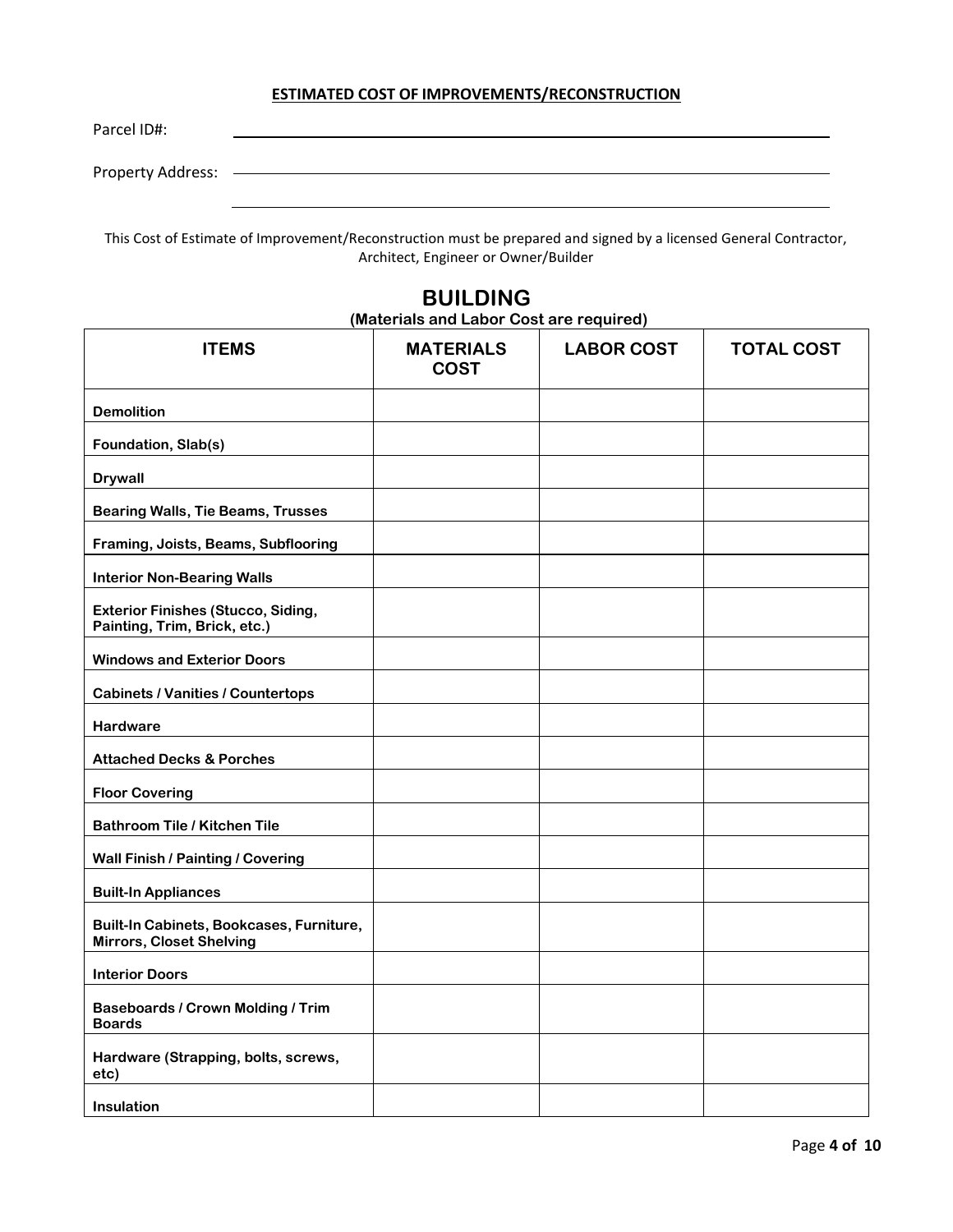| Fireplace / Hearth / Mantel / Chimney  |  |    |
|----------------------------------------|--|----|
| <b>Stairs / Handrails / Guardrails</b> |  |    |
|                                        |  |    |
|                                        |  |    |
| <b>BUILDING TOTAL</b>                  |  | \$ |

# **ELECTRICAL**

**(Materials and Labor Cost are required)**

| <b>ITEMS</b>                                                          | <b>MATERIALS</b><br><b>COST</b> | <b>LABOR COST</b> | <b>TOTAL COST</b> |
|-----------------------------------------------------------------------|---------------------------------|-------------------|-------------------|
| <b>Electrical Wiring</b>                                              |                                 |                   |                   |
| <b>Electrical Fixtures, Ceiling Fans,</b><br><b>Outlets, Switches</b> |                                 |                   |                   |
| <b>Security System, Intercom System</b>                               |                                 |                   |                   |
| <b>Smoke Detectors</b>                                                |                                 |                   |                   |
| Electrical Panel(s) & Meter Base(s)                                   |                                 |                   |                   |
| <b>ELECTRICAL TOTAL</b>                                               |                                 |                   | \$                |

## **PLUMBING**

**(Materials and Labor Cost are required)**

| <b>ITEMS</b>                                                       | <b>MATERIALS</b><br><b>COST</b> | <b>LABOR COST</b> | <b>TOTAL COST</b> |
|--------------------------------------------------------------------|---------------------------------|-------------------|-------------------|
| <b>Plumbing Piping</b>                                             |                                 |                   |                   |
| <b>Plumbing Fixtures</b>                                           |                                 |                   |                   |
| <b>Water Heaters</b>                                               |                                 |                   |                   |
| Water Filtration, Conditioning and<br><b>Recirculation Systems</b> |                                 |                   |                   |
| <b>PLUMBING TOTAL</b>                                              |                                 |                   | \$                |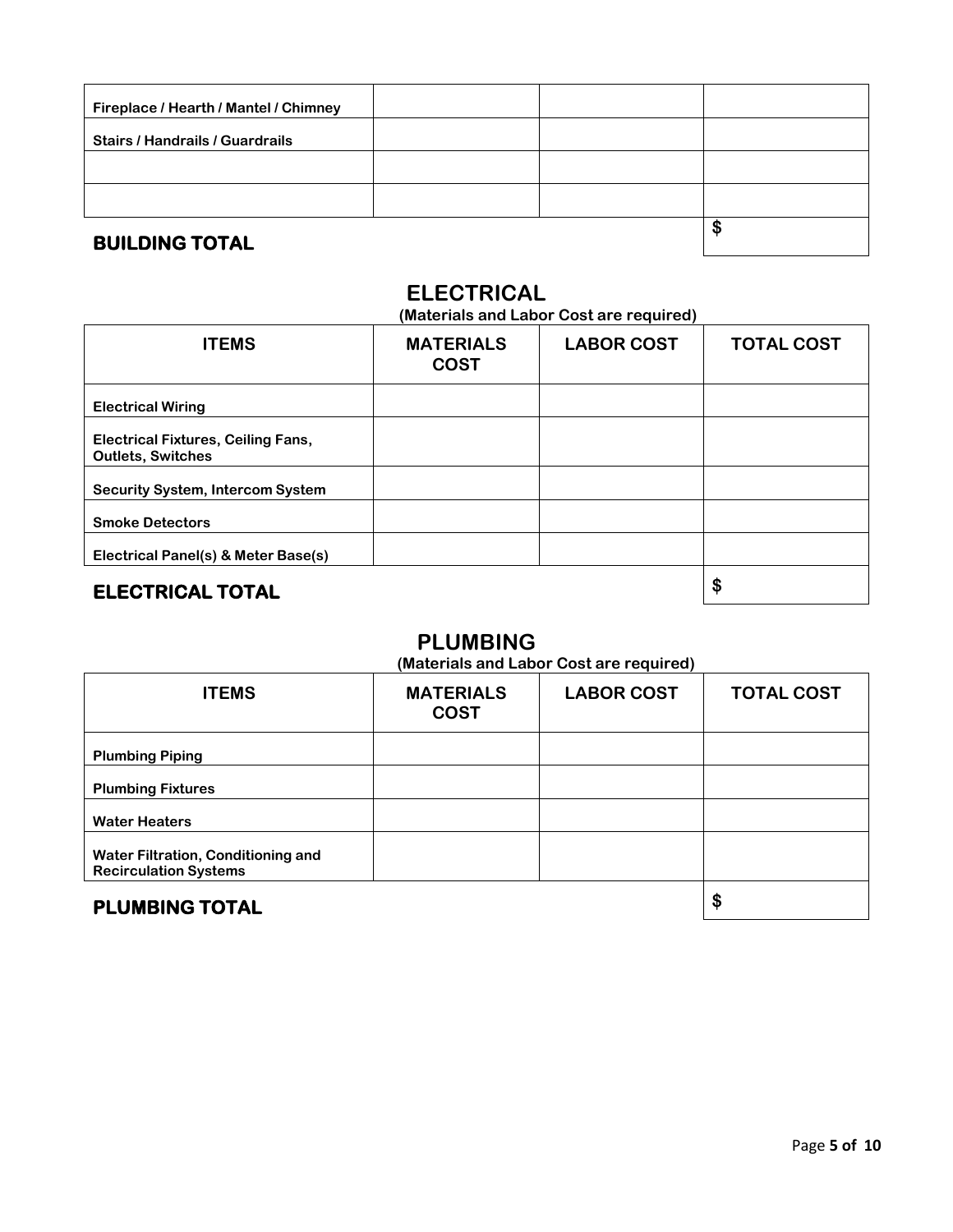# **MECHANICAL**

| (Materials and Labor Cost are required)                       |                                 |                   |                   |
|---------------------------------------------------------------|---------------------------------|-------------------|-------------------|
| <b>ITEMS</b>                                                  | <b>MATERIALS</b><br><b>COST</b> | <b>LABOR COST</b> | <b>TOTAL COST</b> |
| <b>HVAC Equipment</b>                                         |                                 |                   |                   |
| Ductwork, Grills                                              |                                 |                   |                   |
| Bathroom Fan(s), Range Hood, Central<br>Vacuum, Dryer Exhaust |                                 |                   |                   |
| <b>MECHANICAL TOTAL</b>                                       |                                 |                   | \$                |

| <b>GAS</b><br>(Materials and Labor Cost are required) |                                 |                   |                   |
|-------------------------------------------------------|---------------------------------|-------------------|-------------------|
| <b>ITEMS</b>                                          | <b>MATERIALS</b><br><b>COST</b> | <b>LABOR COST</b> | <b>TOTAL COST</b> |
| <b>Gas Piping</b>                                     |                                 |                   |                   |
| <b>Gas Tank</b>                                       |                                 |                   |                   |
| <b>GAS TOTAL</b>                                      |                                 |                   | \$                |

**ROOF (Materials and Labor Cost are required)**

| <b>ITEMS</b>                    | <b>MATERIALS</b><br><b>COST</b> | <b>LABOR COST</b> | <b>TOTAL COST</b> |
|---------------------------------|---------------------------------|-------------------|-------------------|
| Shingles, Underlayment, Mod Bit |                                 |                   |                   |
| <b>Gutters, Downspouts</b>      |                                 |                   |                   |
| <b>ROOF TOTAL</b>               |                                 |                   |                   |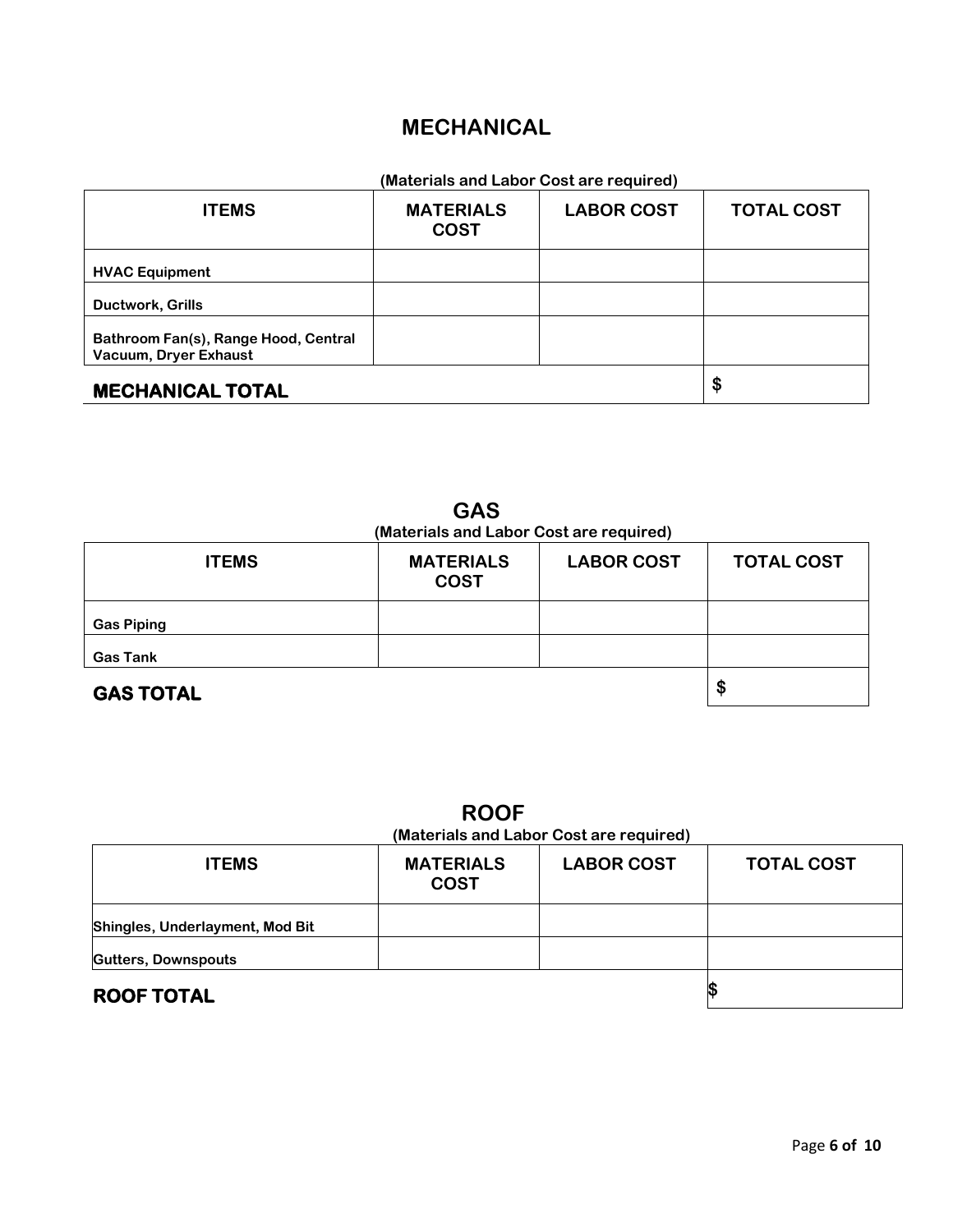# **MISCELLANEOUS**

**(Materials and Labor Cost are required)**

| <b>ITEMS</b>                                               | <b>MATERIALS</b><br><b>COST</b> | <b>LABOR COST</b> | <b>TOTAL COST</b> |
|------------------------------------------------------------|---------------------------------|-------------------|-------------------|
| <b>Construction Management &amp;</b><br><b>Supervision</b> |                                 |                   |                   |
| <b>Overhead &amp; Profit</b>                               |                                 |                   |                   |
| <b>Sales Tax on Materials</b>                              |                                 |                   |                   |
| <b>ITEMS PURCHASED BY HOMEOWNER</b>                        |                                 |                   |                   |
| <b>MISCELLANEOUS TOTAL</b>                                 |                                 |                   | \$                |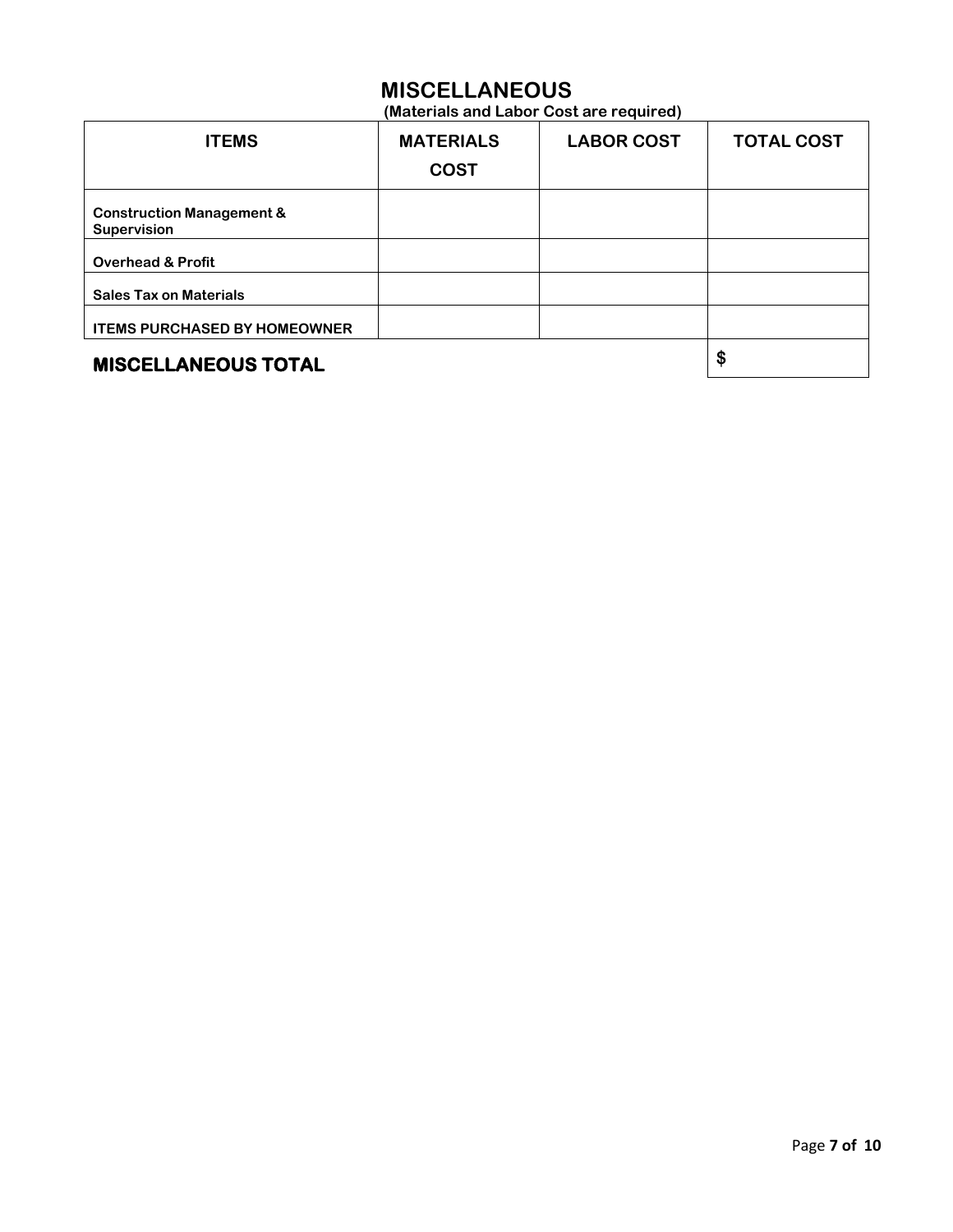| <b>TOTALS</b>                     |    |
|-----------------------------------|----|
| <b>BUILDING TOTAL</b>             | \$ |
| <b>ELECTRIC TOTAL</b>             | \$ |
| <b>PLUMBING TOTAL</b>             | \$ |
| <b>MECHANICAL TOTAL</b>           | \$ |
| <b>GAS TOTAL</b>                  | \$ |
| <b>ROOF TOTAL</b>                 | \$ |
| <b>MISCELLANEOUS TOTAL</b>        | \$ |
| <b>TOTAL</b>                      |    |
| (THE 10% CONTINGENCY IS REQUIRED) | \$ |
| <b>CONTINGENCY 10%</b>            |    |
| <b>GRAND TOTAL</b>                | \$ |

**The value placed on all donated or discounted materials should be equal to the actual or estimated cost of such materials and must be included in the total cost. Where materials or servicing equipment are donated or discounted below normal market values, the value should be adjusted to an amount that would be equivalent to that estimated through normal market transactions. Section 4.4.4\***

**The situation described above that involves donated or discounted materials may also involve volunteer labor. Also, property owners may undertake fairly significant improvement and repair projects on their** own. In both cases, the normal "market" value or "going rate" for labor must be included in the estimates **of the cost of improvement and the costs to repair. Section 4.4.5\***

**I understand that I am subject to enforcement, penalties and / or fines for violation if inspection of the property reveals that I have made additions, renovations or remodeling to the property which were not included in the permit documents.**

**Violating the FEMA improvement threshold may result in removal of improvement work, revocation of the Certificate of Occupancy for the building, and/or an order to remove the structure.**

(**PLEASE** attach any additional information)

| Contractor's Name:      | License #: |
|-------------------------|------------|
| Address:                | Phone:     |
| Contractor's Signature: | Date:      |

**\*FEMA P-758/May 2010 "Substantial Improvement/Substantial Damage Desk Reference", Chapter 4, Making Substantial Improvement and Substantial Damage Determinations.**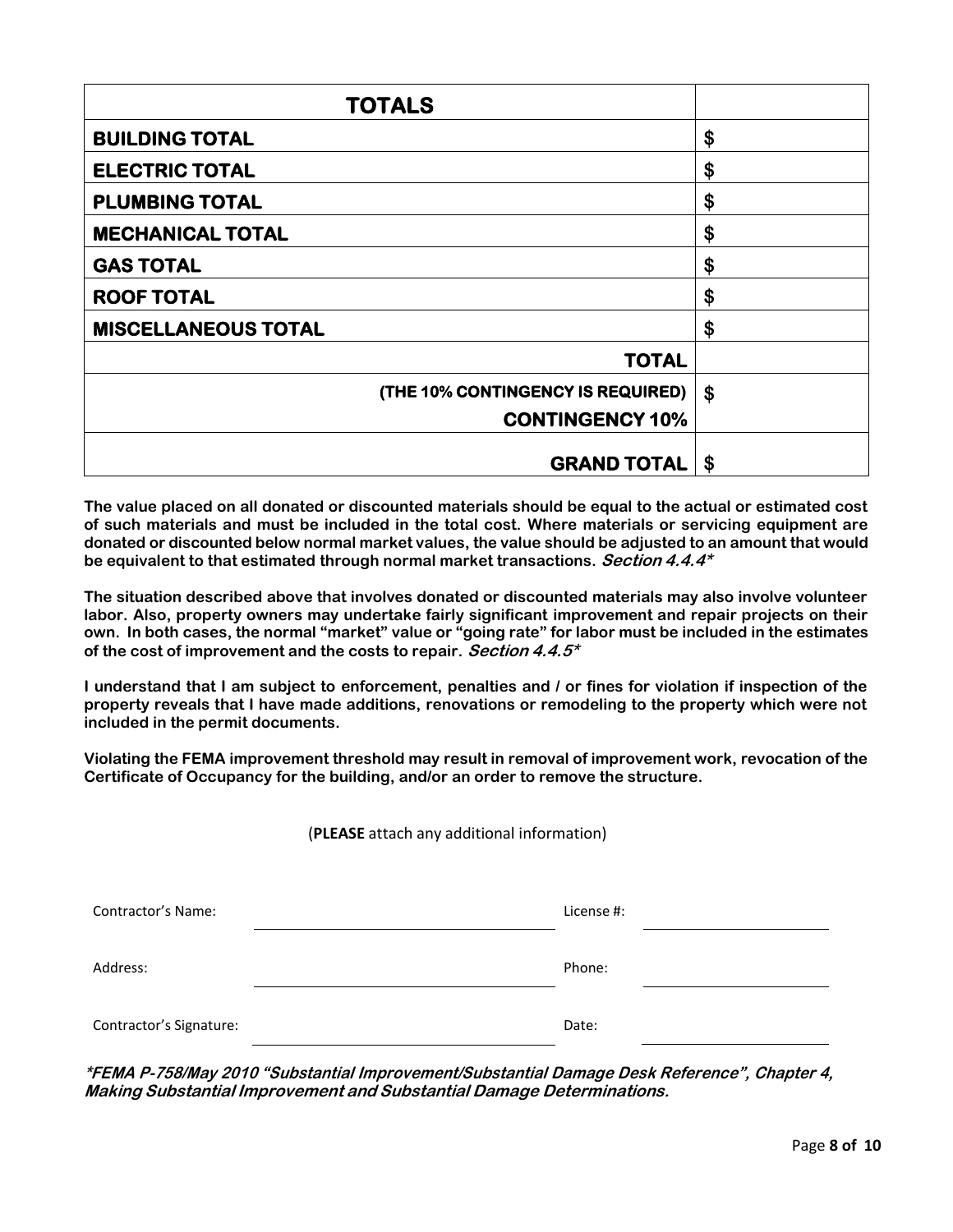## **CONTRACTOR**

## **IMPROVEMENT/RECONSTRUCTION AFFIDAVIT**

| Parcel ID#:                               |            |
|-------------------------------------------|------------|
| Owner's Name:                             |            |
| Phone:                                    |            |
| Address:                                  |            |
| Contractor's Name: The Contractor's Name: | License #: |

I hereby attest to the fact that I, or a member of my staff, personally inspected the above-mentioned property and produced the attached itemized list of repairs/reconstructions and/or remodeling which is hereby submitted for the **SUBSTANTIAL IMPROVEMENT/DAMAGE REVIEW**. These listed damages/improvements are **ALL of the improvements/damages** sustained by this structure and all additions, improvements, or repairs proposed on the subject building are included in this estimate.

I understand that I am subject to enforcement action and/or fines if inspection of the property reveals that I have made repairs **NOT included on the attached list of improvements/repairs**, or improvements or illegal structures/additions to the existing structure without having present plans for such additions. I understand that any permit issued by the Town of Redington Shores pursuant to this affidavit does not authorize the reconstruction, repair or maintenance of any illegal additions, fences, sheds or non-conforming uses or structures on the subjectproperty.

| Total Labor and Materials |  |
|---------------------------|--|
| Overhead and Profit       |  |
| <b>TOTAL COST</b>         |  |

*Contractor Signature*

STATE OF FLORIDA

COUNTY OF

|      |                                        | The foregoing instrument was acknowledged before me by means of physical presence or online notarization |                    |        |
|------|----------------------------------------|----------------------------------------------------------------------------------------------------------|--------------------|--------|
| this | dav of                                 | 20                                                                                                       |                    | who is |
|      | personally known to me or has produced |                                                                                                          | as identification. |        |

Notary Public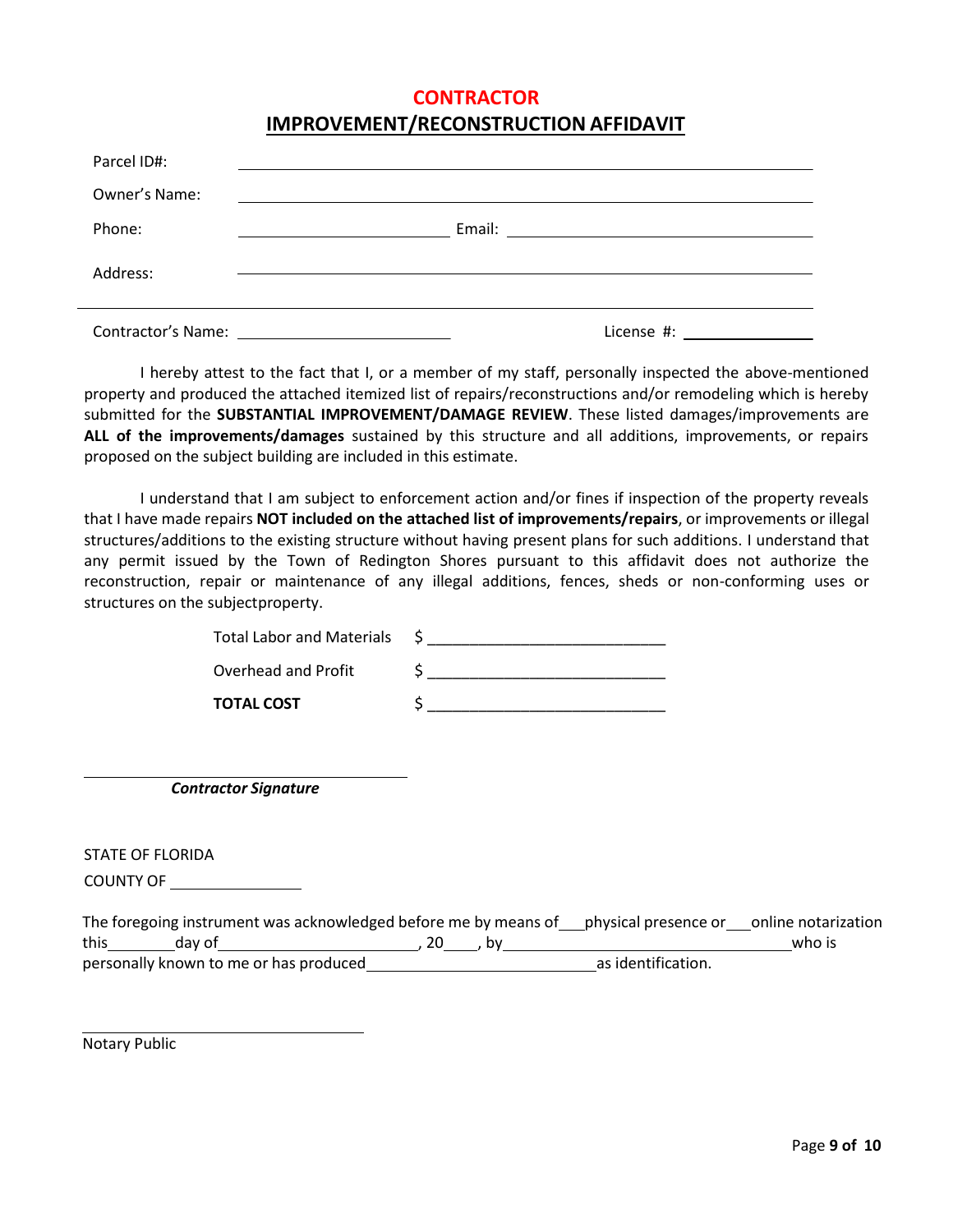## **OWNER**

## **IMPROVEMENT/RECONSTRUCTION AFFIDAVIT**

| Parcel ID#:               |            |
|---------------------------|------------|
| Owner's Name:             |            |
| Phone:                    |            |
| Address:                  |            |
| <b>Contractor's Name:</b> | License #: |

I hereby attest to the fact that I, or a member of my staff, personally inspected the above-mentioned property and produced the attached itemized list of repairs/reconstructions and/or remodeling which is hereby submitted for the **SUBSTANTIAL IMPROVEMENT/DAMAGE REVIEW**. These listed damages/improvements are **ALL of the improvements/damages** sustained by this structure and all additions, improvements, or repairs proposed on the subject building are included in this estimate.

I understand that I am subject to enforcement action and/or fines if inspection of the property reveals that I have made repairs **NOT included on the attached list of improvements/repairs**, or improvements or illegal structures/additions to the existing structure without having present plans for such additions. I understand that any permit issued by the Town of Redington Shores pursuant to this affidavit does not authorize the reconstruction, repair or maintenance of any illegal additions, fences, sheds or non-conforming uses or structures on the subjectproperty.

**TOTAL COST** \$

*Co-Owner Signature Co-Owner Signature*

STATE OF FLORIDA COUNTY OF

|      | The foregoing instrument was acknowledged before me by means of physical presence or polline notarization |  |                    |        |
|------|-----------------------------------------------------------------------------------------------------------|--|--------------------|--------|
| this | dav of                                                                                                    |  |                    | who is |
|      | personally known to me or has produced                                                                    |  | as identification. |        |

Notary Public